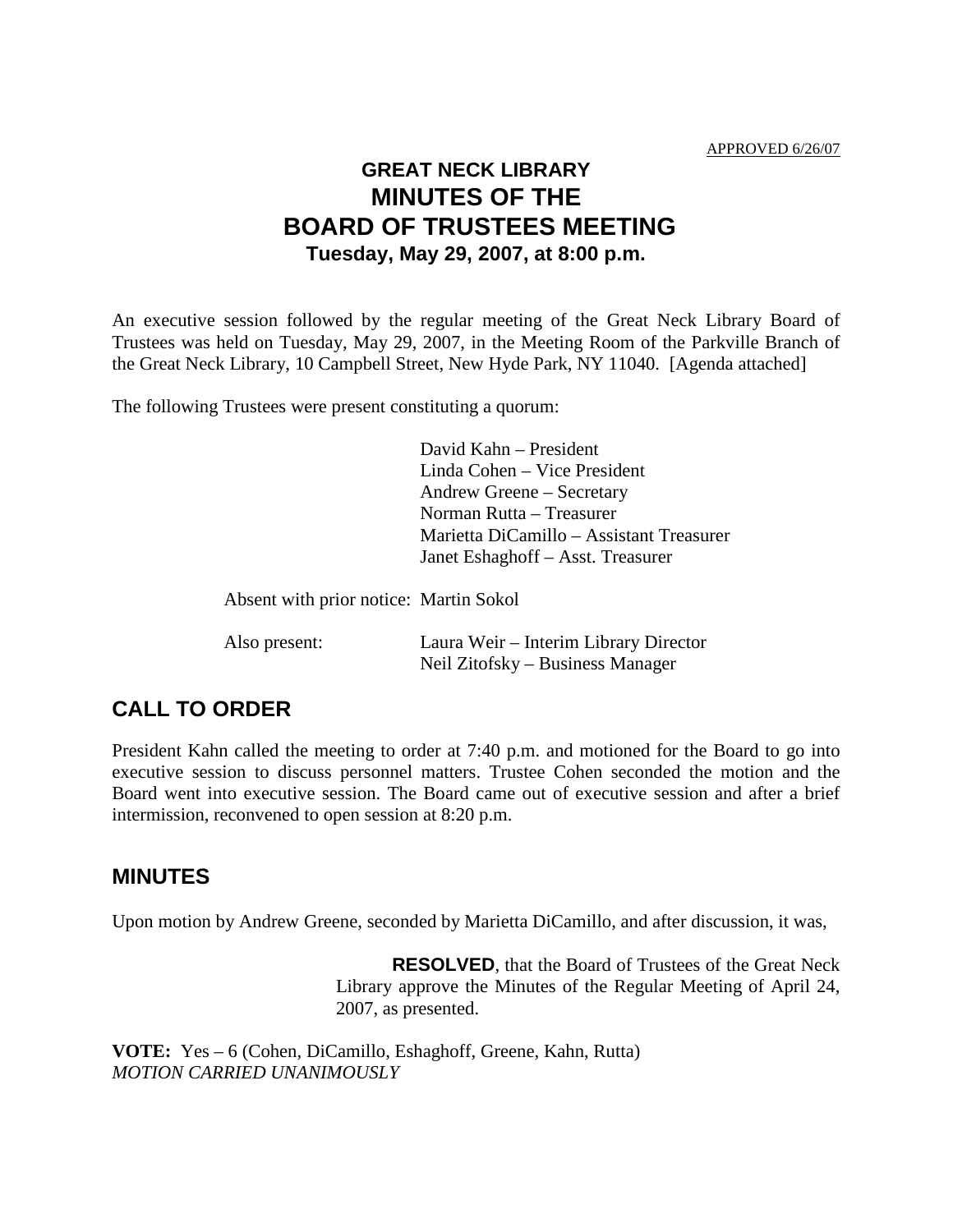# **TREASURER'S REPORT – PERSONNEL REPORT**

During the month of April 2007, revenue received was \$992,717. Total expenses were \$540,844.

At the close of business, April 30, 2007, total operating fund holdings were \$2,879,885. Of these funds, \$2,876,450 was on deposit at HSBC and JP Morgan Chase Bank, and \$3,435 was on hand in Petty Cash funds at Main and the Branches. This compares to an April 30, 2006, balance of \$2,504,274.

Additionally, the cash balance of the Main Building and Special Services fund was \$1,231,655, the Automated Library fund was \$58,000; the Restricted Gift fund was \$358,075; the Branch and Special Services fund was \$104,808. These funds totaled \$1,752,539 on April 30, 2007. The April 30, 2006, total was \$1,392,603.

Upon motion by Norman Rutta, seconded by Marietta DiCamillo, and after discussion, it was,

**RESOLVED,** that the Board of Trustees of the Great Neck Library accept the May 29, 2007, Treasurer's Report with the Personnel Changes of April 21, 2007, through May 18, 2007.

*Public Comments: Jonathan Kahn*

**VOTE:** Yes – 6 (Cohen, DiCamillo, Eshaghoff, Greene, Kahn, Rutta) *MOTION CARRIED UNANIMOUSLY*

Upon motion by Norman Rutta, seconded by Marietta DiCamillo, and after discussion, it was,

**RESOLVED,** that the Board of Trustees of the Great Neck Library authorize the Treasurer, who has reviewed all checks and supporting documentation, to pay the persons named in the Warrant dated April 21, 2007, through May 18, 2007, Paid Checks numbered 0023984 through 0023988, 0024042 through 0024047, 1184 to 1185, 35334 through 35348, and Checks To-Be-Paid numbered 35349 through 35468, the sums set against their respective names, amounting in the aggregate to \$232,024.41.

*Public Comments: Ralene Adler*

Pursuant to an inquiry on whether or not the Library had received reimbursement by the Town of North Hempstead for the Parking and Traffic Utilization Study, Trustee DiCamillo suggested that a letter from either the Treasurer or the President be sent to the Town requesting payment.

**VOTE:** Yes – 6 (Cohen, DiCamillo, Eshaghoff, Greene, Kahn, Rutta)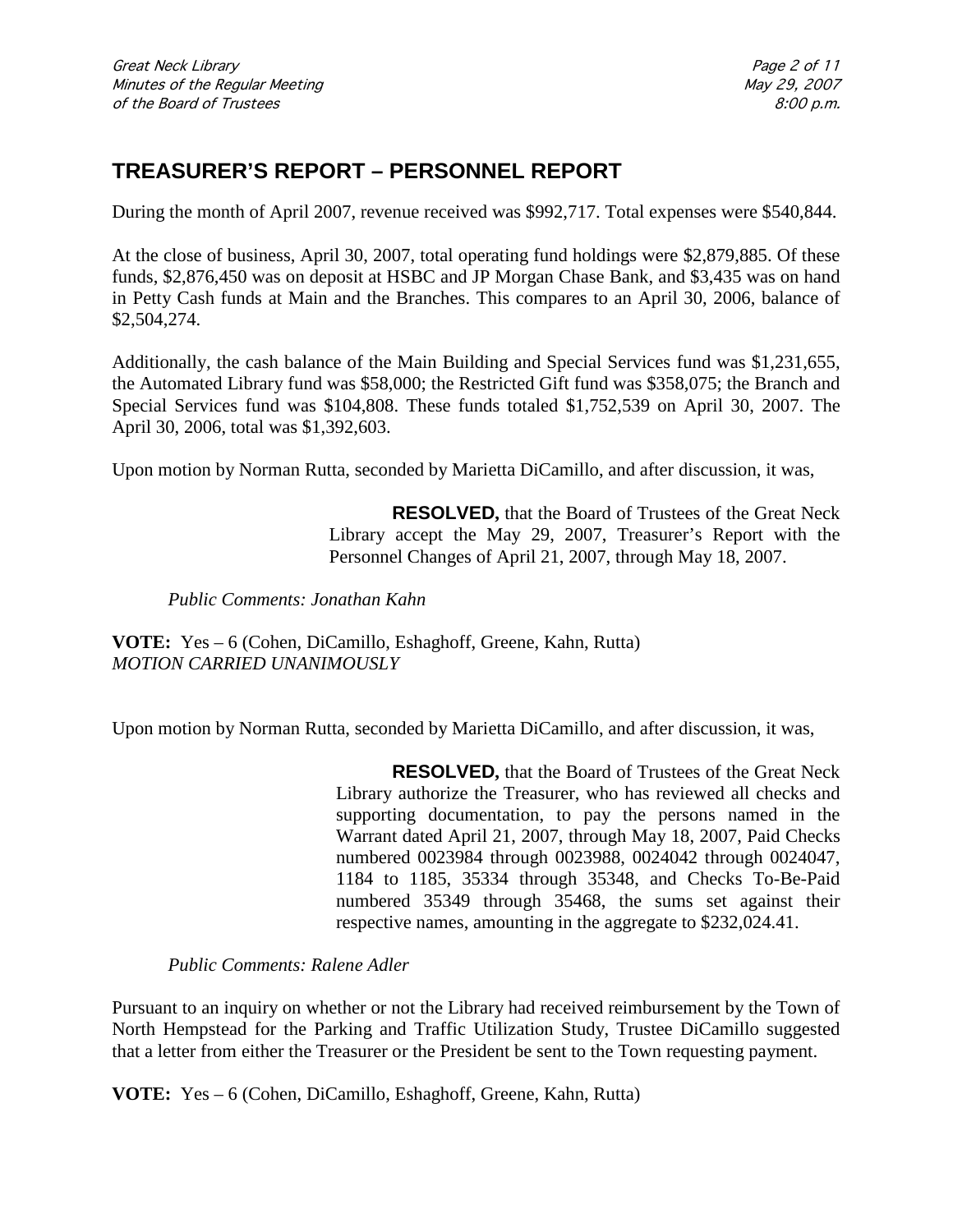#### *MOTION CARRIED UNANIMOUSLY*

Upon motion by Norman Rutta, seconded by Marietta DiCamillo and after discussion, it was,

**RESOLVED,** that the Board of Trustees of the Great Neck Library accept the Payroll Warrants for pay dates April 12 and April 26, 2007, which have been reviewed by the Treasurer, in the amounts of \$162,597.60 and \$163,060.82 respectively, for a total of \$325,658.42.

**VOTE:** Yes – 6 (Cohen, DiCamillo, Eshaghoff, Greene, Kahn, Rutta) *MOTION CARRIED UNANIMOUSLY*

## **REPORTS**

INTERIM DIRECTOR [report appended]

The Board agreed for the Library to subscribe to Overdrive Downloadable Audiobooks. Should problems arise later on, the Board will revisit.

Some Trustees felt that if the Library should purchase Museum Passes, it would be outsourcing Library programs to different venues. Also, there was the issue of liability. If the museum were asked to do a program at the Library, this would be available to more people and not just a select few. Other Trustees thought that the Museum Passes would be a good idea and should be explored.

*Public Comments: Mark Solomon, Karen Rubin, Ralene Adler, Jonathan Kahn*

Upon motion by Norman Rutta, seconded by Marietta DiCamillo and after discussion, it was,

**RESOLVED,** that the Board of Trustees of the Great Neck Library refer [the Museum Passes] to the Policy Committee for further discussion [and for the Policy Committee to come up with a recommendation to the Board].

**VOTE:** Yes – 5 (DiCamillo, Eshaghoff, Greene, Kahn, Rutta); No – 1(Cohen) *MOTION CARRIED* 

#### BRANCH COMMITTEE [report appended]

Interim Director Weir reported on the Branch Committee meeting at the Parkville Branch Library on May 17, 2007.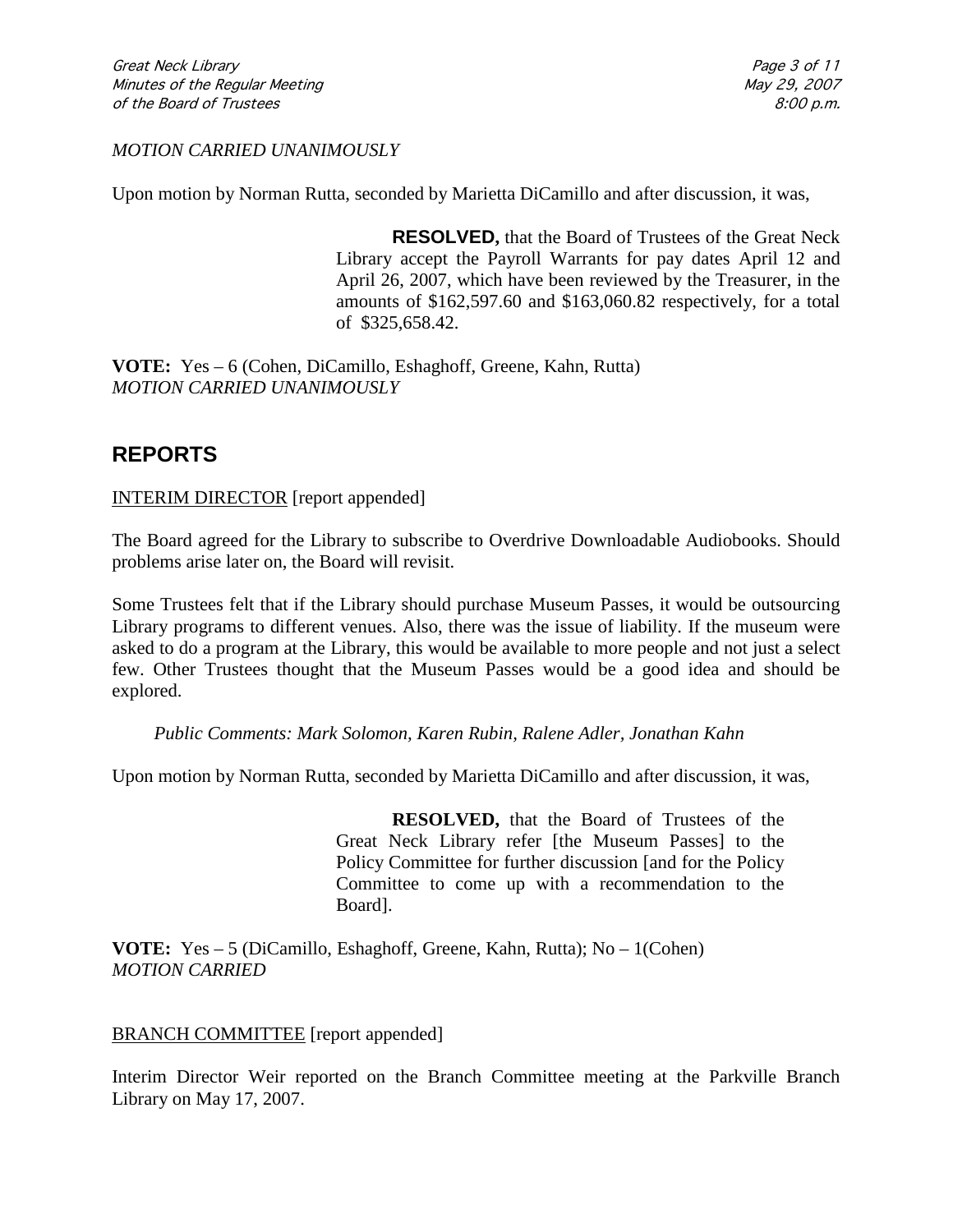Great Neck Library Page 4 of 11 Minutes of the Regular Meeting May 29, 2007 of the Board of Trustees 8:00 p.m.

#### BUILDING COMMITTEE [report appended]

Trustee Greene, a member of the Building Committee, presented a brief report on behalf of the Building Committee chair, Trustee Sokol.

#### POLICY COMMITTEE [report appended]

Trustee Cohen, chair of the Policy Committee, reported that the Committee met on April 9, 2007, the Minutes of which were submitted for the April 24, 2007, Board meeting. In her absence, the Minutes were not read. She thanked the Policy Committee for their hours of hard work in connection with that meeting. Also, she read the Minutes of the May 14, 2007, Policy Committee meeting, which are appended.

### **OLD BUSINESS**

#### MINUTES OF COMMITTEE MEETINGS

Upon motion by Linda Cohen, seconded by Marietta DiCamillo, and after discussion, it was,

**RESOLVED,** that the Board of Trustees of the Great Neck Library take from the table the resolution to appoint a stenographer or clerk to take Minutes at the Branch, Building, Finance and Policy/Bylaws Committee meetings of the Board of Trustees that was presented to and tabled by the Board at the February 27, 2007, Board meeting.

**VOTE:** Yes – 6 (Cohen, DiCamillo, Eshaghoff, Greene, Kahn, Rutta) *MOTION CARRIED UNANIMOUSLY*

Upon motion by Linda Cohen, seconded by Marietta DiCamillo, and after discussion, it was,

**RESOLVED,** that the Board of Trustees of the Great Neck Library appoint a stenographer or clerk to take Minutes at the Branch, Building, Finance and Policy/Bylaws Committee meetings of the Board of Trustees that was presented to and tabled by the Board at the February 27, 2007, Board meeting.

**VOTE:** Yes – 0; No - 6 (Cohen, DiCamillo, Eshaghoff, Greene, Kahn, Rutta) *MOTION DEFEATED*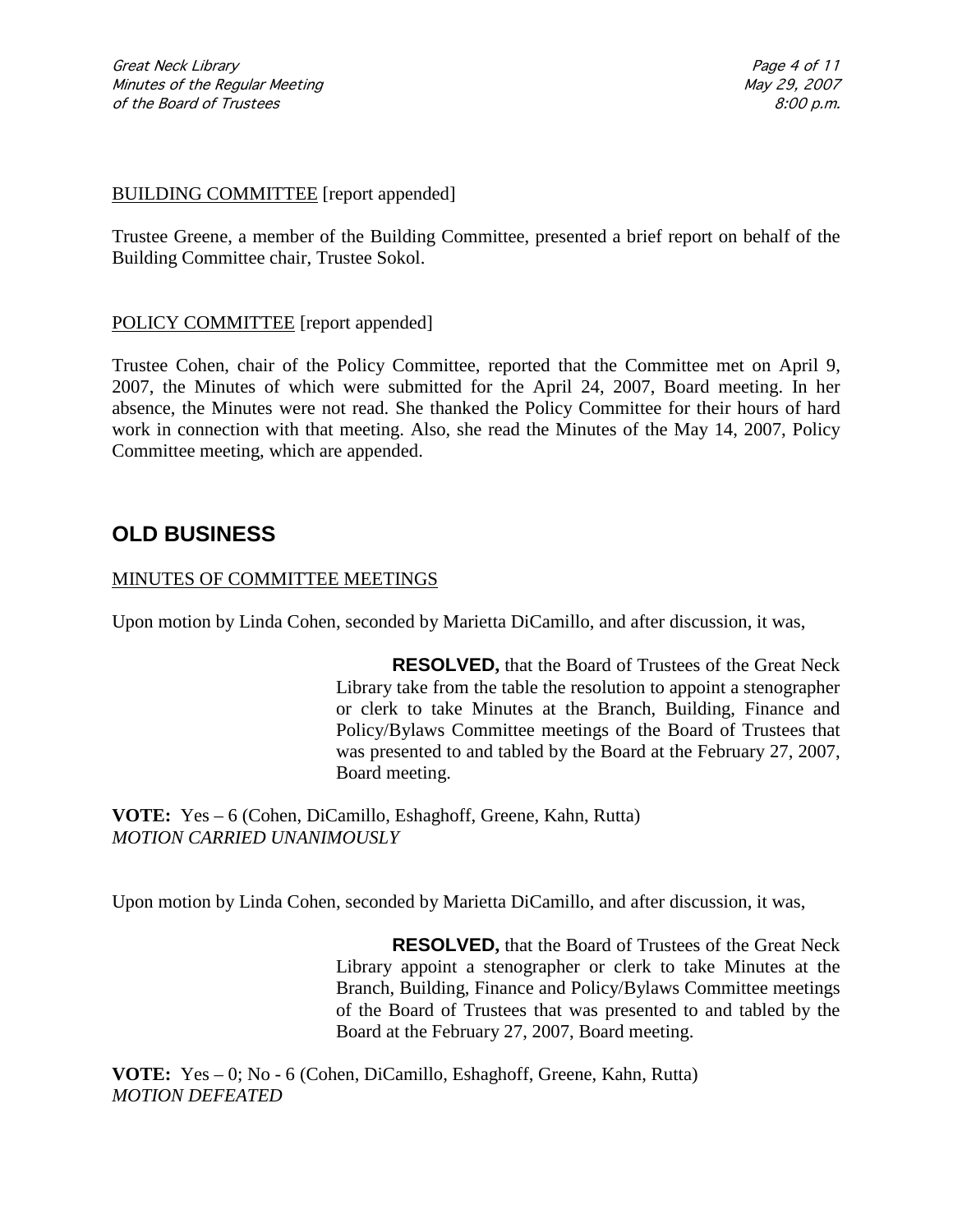Great Neck Library Page 5 of 11 Minutes of the Regular Meeting May 29, 2007 of the Board of Trustees 8:00 p.m.

Upon motion by Linda Cohen, seconded by Marietta DiCamillo, and after discussion, it was,

**RESOLVED,** that the Board of Trustees of the Great Neck Library approve that Assistant Library Director or Acting Director, or a person designated by the Chair of the committee take the Minutes at the Branch, Building, Finance and Policy/Bylaws Committee meetings of the Board of Trustees, as amended.

*Public Comments: Karen Rubin*

**VOTE:** Yes – 6 (Cohen, DiCamillo, Eshaghoff, Greene, Kahn, Rutta) *MOTION CARRIED UNANIMOUSLY*

## **NEW BUSINESS**

#### REPAIR OF FASCIA PANELS

Upon motion by Janet Eshaghoff, seconded by Marietta DiCamillo, and after discussion, it was,

**RESOLVED,** that the Board of Trustees of the Great Neck Library hire Ted Emmerich of F.J.E. Enterprises, Inc., to perform the fascia repairs to the Main Library Building at a cost not to exceed \$15,000.

Edy Zingher, project engineer, inspected the panels and submitted his report. His findings were similar to that of Mr. Abraham Hertzberg, whose report was presented at the April 24, 2007, Board meeting.

Proposals for repairing the fascia panels were received from Ted Emmerich of F.J.E. inc., for a cost not to exceed \$15,000, Paza Construction for \$49,500 and Robert D. Anderson Company for \$82,600. Some Trustees felt that there was a vast variation between the quotes which could have been that the quotes were not based on "apples to apples" comparison.

Business Manager Zitofsky was asked if the Library's insurance carrier was contacted to which he responded that a call was made to them and they informed him that from a liability standpoint it was not covered. He was asked to pursue this further from a property damage perspective.

A member of the public stated that there were buildings in Manhattan 130 years old that did not have fascia problems. He alluded to the fact that if the caulking was improperly done or the material used was improper, there was "Professional Liability Insurance" today which would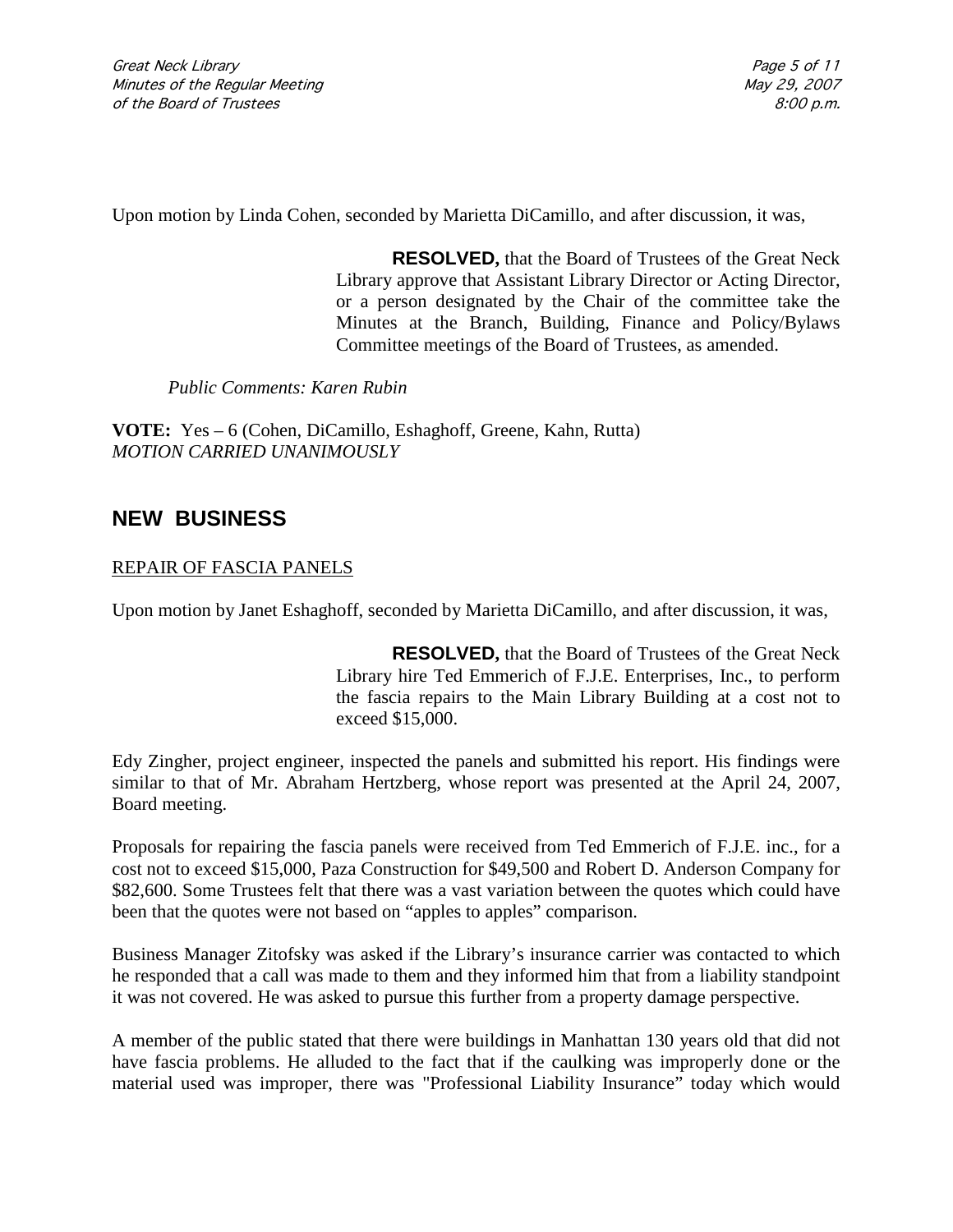hold the builder or architect responsible for the life of the building. There may be an "access point for recovery of damages".

To this end, Trustee Rutta recommended that the following action should be taken: (1) an official letter be sent to the insurance carrier and broker for their review which they can accept or deny officially; (2) if the insurance carrier should advise that there is a claim against the professionals, then "apples to apples" comparison for the repairs should be obtained.

The Business Manager was instructed by the President to get further information about the professional insurance liability.

*Public Comment: Jonathan Kahn, Mark Solomon*

**VOTE:** Yes **–** 4 (Cohen, Eshaghoff, Kahn, Greene); No – 2 (DiCamillo, Rutta) *MOTION CARRIED* 

#### RECORD RETENTION POLICY CHANGE

[see Policy Committee Minutes attached to this report]

Upon motion by Linda Cohen, seconded by Marietta DiCamillo, and after discussion, it was,

**RESOLVED,** that the Board of Trustees of the Great Neck Library amend the Record Retention schedule policy 400-30, section 4.9, changing the retention period for "Employee's personal earnings record" from six (6) years to 55 years.

**VOTE:** Yes **–** 6 (Cohen, DiCamillo, Eshaghoff, Greene, Kahn, Rutta) *MOTION CARRIED UNANIMOUSLY*

#### *The board took a brief recess at 9:50 p.m. and resumed business at 10:00 p.m.*

#### ABSENTEE BALLOTS

At October 2006 Board meeting, the Policy Committee was instructed to review the proxy/absentee ballot process and make recommendations to the entire Board. The Committee looked at absentee ballot forms used in various constituencies, including the Great Neck School, Nassau County and New York State, and they felt that moving to absentee ballots would make the election process much easier and cleaner [see Policy Committee Report attached to these Minutes]. The Policy Committee was instructed to prepare a resolution in favor of absentee ballots to be presented to the entire Board for discussion and vote.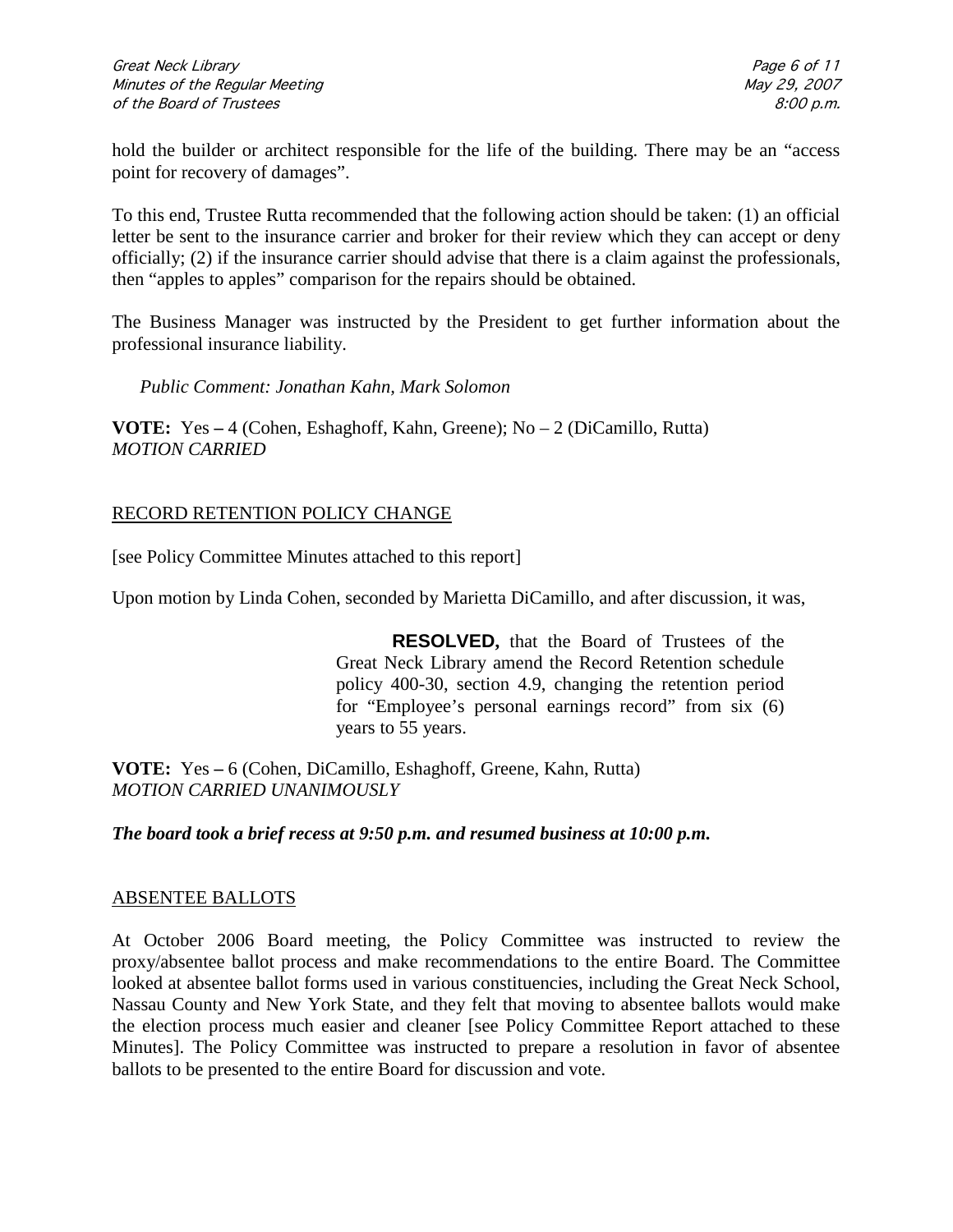*Public Comments: Karen Rubin*

### NYS CONSTRUCTION GRANT

New York State Division of Library Development will be offering two grants for 2007/2008 – one for \$14 million and the other for \$800,000. Deadline for submitting applications is September 14, 2007 to the NYS Division of Library Development. The Nassau Library System will be holding information session on the application process very soon, and their deadline for receiving these applications for review will be August 2007.

Two projects were identified that may qualify for the grants: replacing the air conditioning system in the computer room and upgrading the elevator pump, motor and valve units, as well as the electrical controls. One estimate was received for each project - \$9,488 for the air condition and \$18,221 for the elevator.

### HOLIDAY CLOSINGS & SUNDAY HOURS

Upon motion by Andrew Greene, seconded by Marietta DiCamillo, and after discussion, it was,

**RESOLVED,** that the Board of Trustees of the Great Neck Library adopt the attached Holiday and Sunday schedule for September 2007 to August 2008.

**VOTE:** Yes **–** 6 (Cohen, DiCamillo, Eshaghoff, Greene, Kahn, Rutta) *MOTION CARRIED UNANIMOUSLY*

#### EXCESS EQUIPMENT

Upon motion by Janet Eshaghoff, seconded by Marietta DiCamillo, and after discussion, it was,

**RESOLVED,** that the Board of Trustees of the Great Neck Library declare the items listed on the appended schedule excessed and authorize the Interim Director to dispose of same in an appropriate manner.

Trustee DiCamillo requested that for future excessed equipment, the location from where the excess equipment was coming should be disclosed.

**VOTE:** Yes **–** 6 (Cohen, DiCamillo, Eshaghoff, Greene, Kahn, Rutta) *MOTION CARRIED UNANIMOUSLY*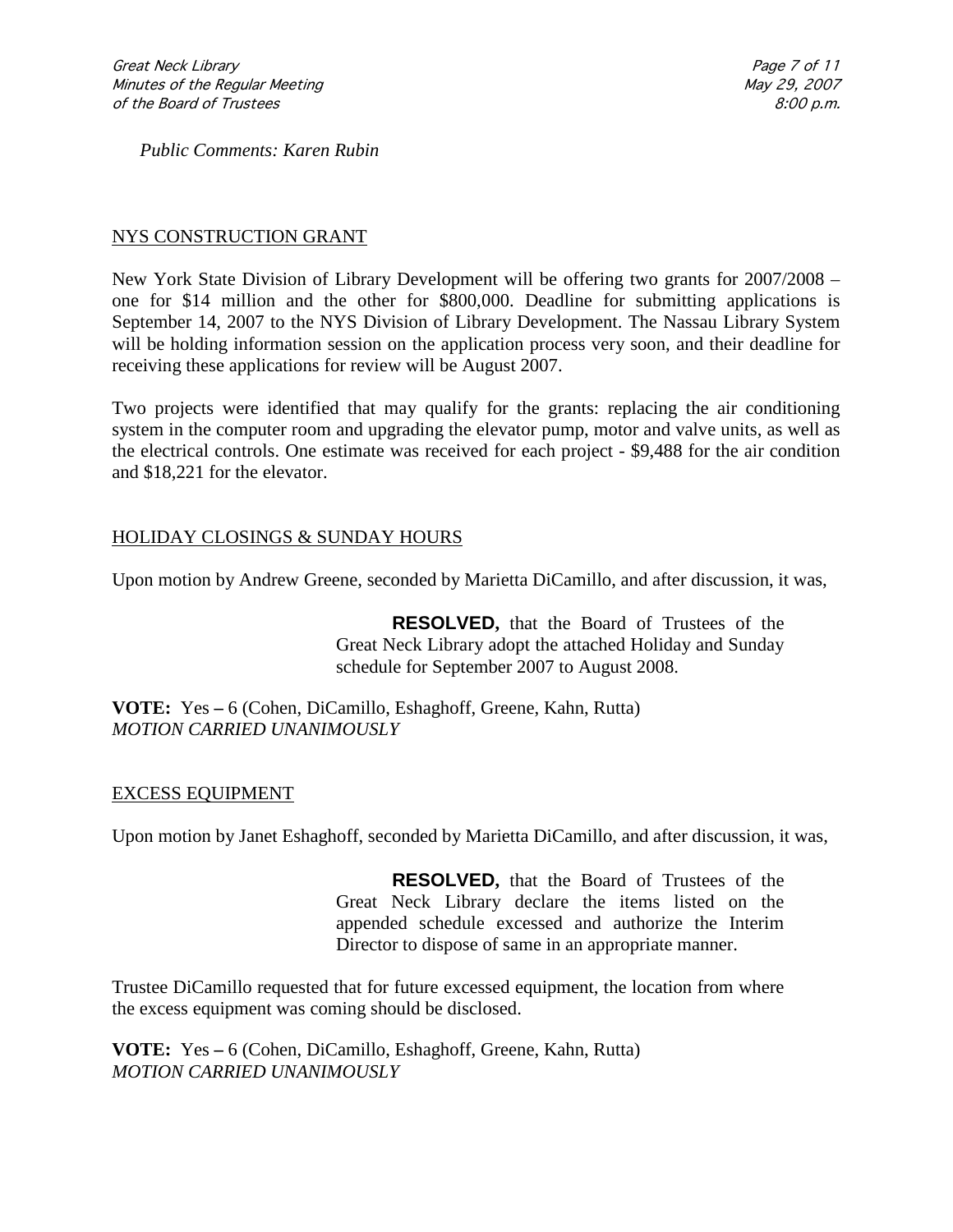#### **PERSONNEL**

#### **Stipend – Secretary to the Board**

Upon motion by Marietta DiCamillo, seconded by Linda Cohen, and after discussion, it was,

**RESOLVED,** that the Board of Trustees of the Great Neck Library approve an increase of \$50 per month in stipend for Marjorie Malcolm, Secretary to the Board of Trustees, for the purpose of Minutes preparation and any other duties as may be deemed appropriate, commencing June 2007;

And further;

President Kahn moved that this be carried by acclamation.

**VOTE:** Yes **–** 6 (Cohen, DiCamillo, Eshaghoff, Greene, Kahn, Rutta) *MOTION CARRIED UNANIMOUSLY*

#### **Computer Network Administrator**

Upon motion by David Kahn, seconded by Linda Cohen, and after discussion, it was,

#### **RESOLVED,** that,

WHEREAS, Department Head Fine assumed, for all intents and purposes, the supervisory duties of the Network Administrator position as of January 2007 upon it having been determined that it was necessary to provide for this supervision under the then "state of affairs" within the Computer Department; and

WHEREAS, the re-alignment of supervisory duties during the period January through May 2007 has, effectively, led to a cohesive, accountable and responsive division within the Library; and

WHEREAS, the Library will be in a position to effect fiscal savings by way of abolishing the position of Network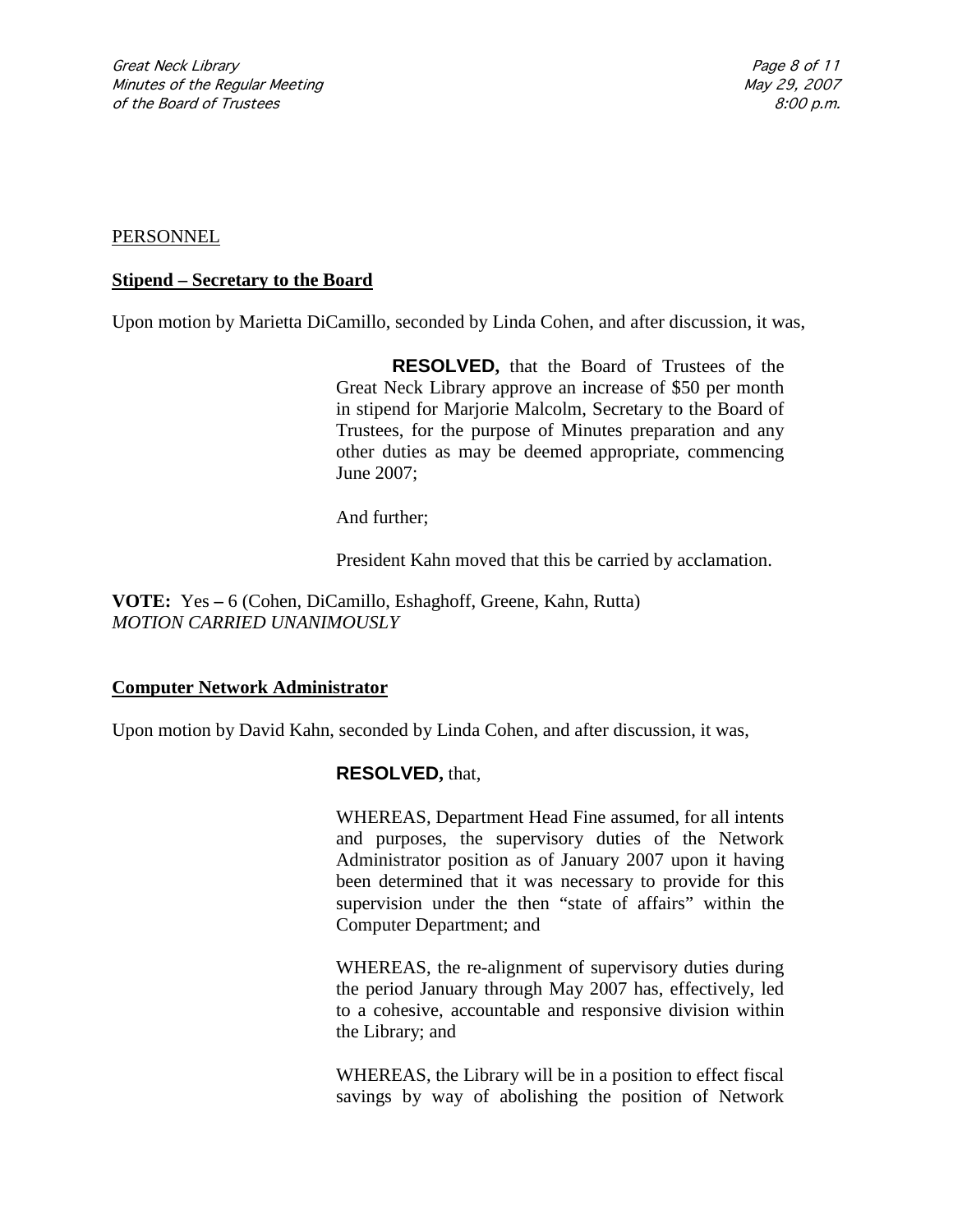Administrator and terminating the employment of its incumbent without sacrificing any accountability to patrons, staff, and the Library itself; and

WHEREAS, it is the recommendation of the Director that the Library can function in a satisfactory manner without the existence of the position of Network Administrator and that, further, her review/assessment of the Division over the past five months has revealed that it is not necessary for the Library to posses the position of Network Administrator in order to meet all the necessary functions undertaken by its Computer Department; and

WHEREAS, the Library's Personnel Committee has recommended to the Board of Trustees that there be an abolishing of the Network Administrator position and the consequent terminating of the employment of Brian Kleinberg.

NOW, THEREFORE, IT IS RESOLVED that the position of Network Administrator is to be abolished effective May 30, 2007; and it is

FURTHER RESOLVED, that the employment of the incumbent within the Network Administrator position, Brian Kleinberg, is terminated effective May 30, 2007; Kleinberg to be provided payment for unused vacation leave; and severance pay equal to one month's salary upon his executing of a "Release" by Friday, June 1, 2007, in favor of the Library and its Board of Trustees.

**VOTE:** Yes **–** 6 (Cohen, DiCamillo, Eshaghoff, Greene, Kahn, Rutta) *MOTION CARRIED UNANIMOUSLY*

#### **Director Search**

Trustee DiCamillo pointed out that the Director Search Committee had postponed the Library Director search until the spring, at which time the position would be re-advertised and she would like to move forward on this. The following resolution was therefore put forward.

Upon motion by Marietta DiCamillo, seconded by Janet Eshaghoff, and after discussion, it was,

**RESOLVED,** that the Board of Trustees of the Great Neck Library advertise the position for Library Director in the appropriate publications, New York Times,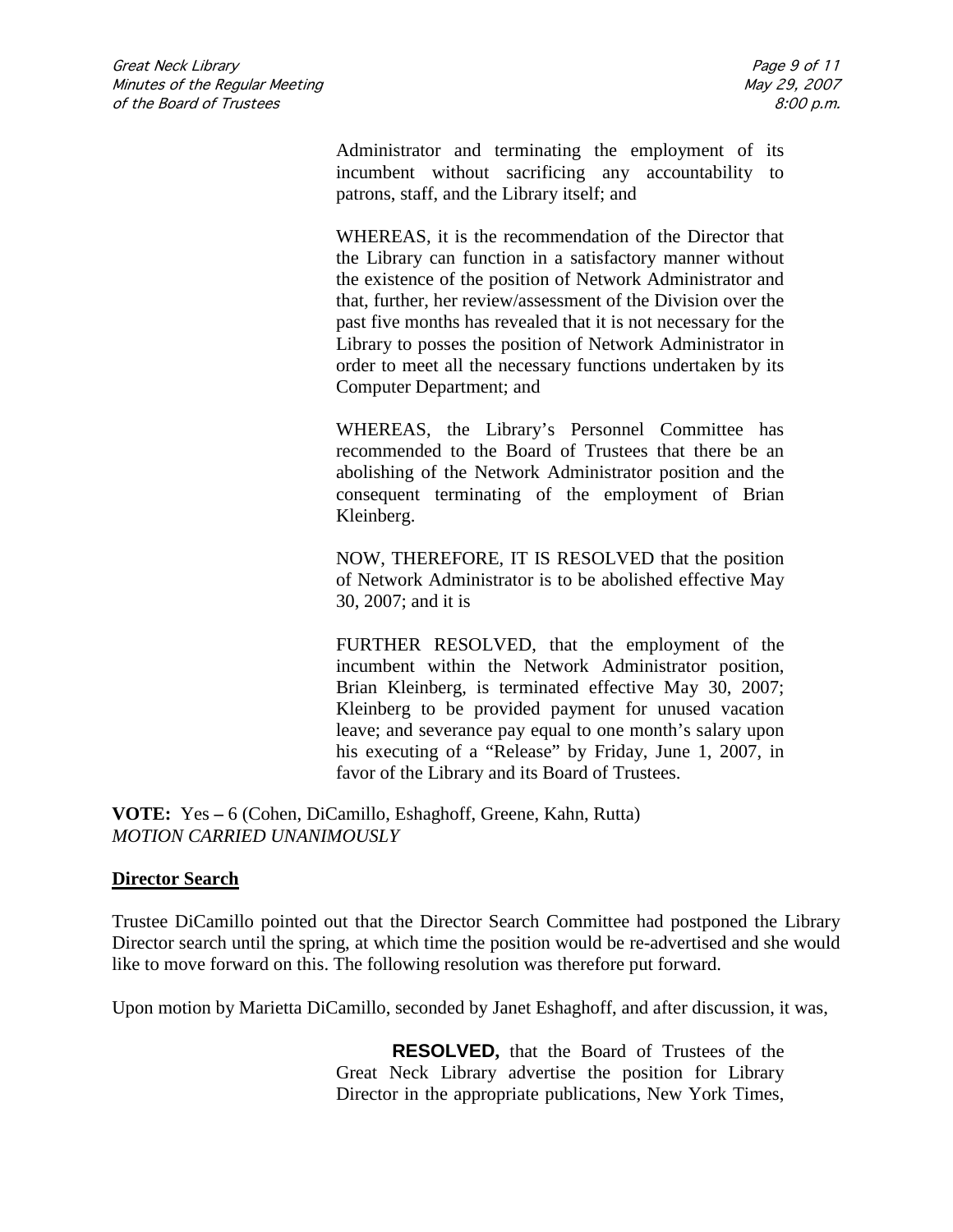American Libraries, and Library Journal with the cost not to exceed \$8,500.

#### **VOTE:** Yes **–** 6 (Cohen, DiCamillo, Eshaghoff, Greene, Kahn, Rutta) *MOTION CARRIED UNANIMOUSLY*

#### REMOVAL OF BATHROOM IN CHILDREN'S ROOM

Trustee Rutta alerted the Board that it was brought to his and other trustees' attention over a month ago via a letter from the public that one of the bathrooms in the children's room was removed and turned into a closet. He had two concerns with this: (1) no prior Board discussion before removing the bathroom, and (2) financial implications for removing and discarding of first rate commercial fixtures without any Board approval considering that computers which were eight or ten years old and not working were brought before the Board prior to disposing.

There was also the question on Board of Health regulation about the number of bathrooms available. When the Ad Hoc Committee met several years ago, there were constant comments from the public that there were not enough bathrooms in the building.

According to the Interim Director, the removal of the bathroom was done in consultation with the children's department head, who thought one bathroom was sufficient. There were concerns from some Trustees and members of the public about children leaving the safety of the children's room for bathroom facilities.

The Interim Director and Business Manager were asked to look into whether the bathroom should be restored or not, and to hear from the staff why this was done. A Report should be made to the Board at the next meeting in June at which time the Board will discuss what should be done – whether the bathroom should be restored or not.

*Public Comments: Karen Rubin, Ralene Adler, Amy Levinson*

### **CORRESPONDENCE** [appended ]

Rebecca Rosenblatt Gilliar was not present to speak to her letters of April 25, 2007, and April 26, 2007; Steven Engelson was not present to speak to his letter of May 6, 2007. Ralene Adler did not speak to her letter of May 8, 2007, as the contents of her letter were addressed during the removal of children's bathroom.

## **OPEN TIME**

*Speaking: Karen Rubin, Ralene Adler, Amy Levinson*